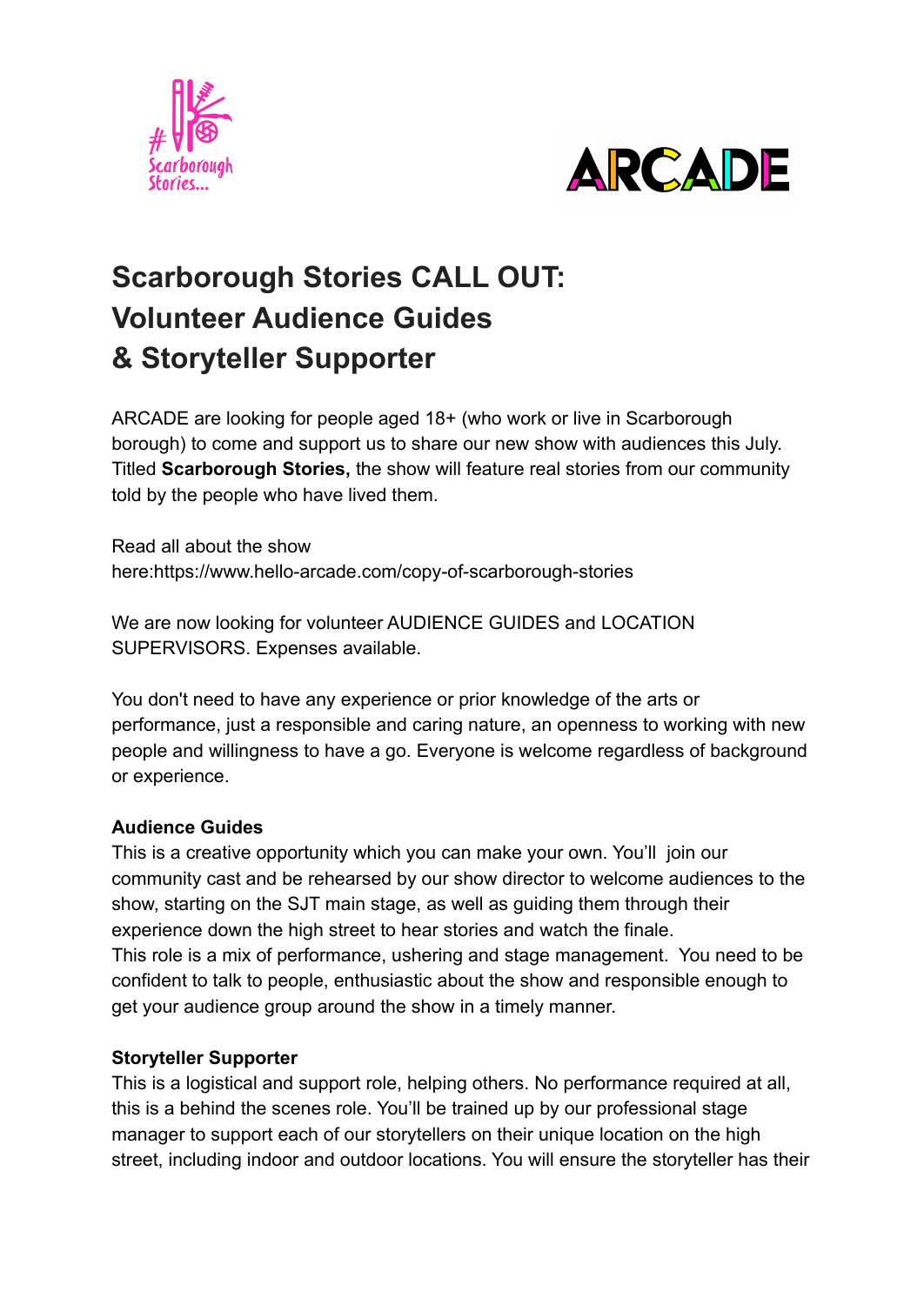



props and feels supported for ready for the show. During the show you will help to keep the performance run to time in a safe manner, flagging up any concerns as they happen to our central stage management team.

## **TIME COMMITMENT**

**If you have an Audience Guide role you will need to be able to attend ALL of these sessions below.**

**Location Supervisors will ONLY be required for Rehearsals and Performances.**

- MAKING THE SHOW WORKSHOPS 16th & 23rd June, 6.30 - 8.30pm and Saturday 2nd July 10.30am - 1.30pm at Woodend Creative
- REHEARSALS

Tuesday 5th and Wednesday 6th July, 6 - 9pm (on set on the highstreet)

## ● PERFORMANCES

Thursday 7th, Friday 8th and Saturday 9th July, 7.30 - 9.30pm (you will be asked to arrive an hour before show time at 6.30pm)

**LOCATION:** All sessions will be held in Scarborough at Woodend Creative or Scarborough Library, you will be given a schedule of dates and locations once you sign up. Both spaces are wheelchair accessible with accessible toilets and disabled parking bays nearby.

## **ACCESS**

We will work in an inclusive way to support everyone's access requirements. Please speak to us in advance by emailing [sophie@hello-arcade.com,](mailto:sophie@hello-arcade.com) if you would like to discuss any access requirement you may have such as disability, childcare, finances, travel expenses etc.

## **EXPENSES**

● **MAKING THE SHOW SESSIONS** - travel expenses and access costs e.g. childcare costs will be available, for anyone who would find finances a barrier to taking part.